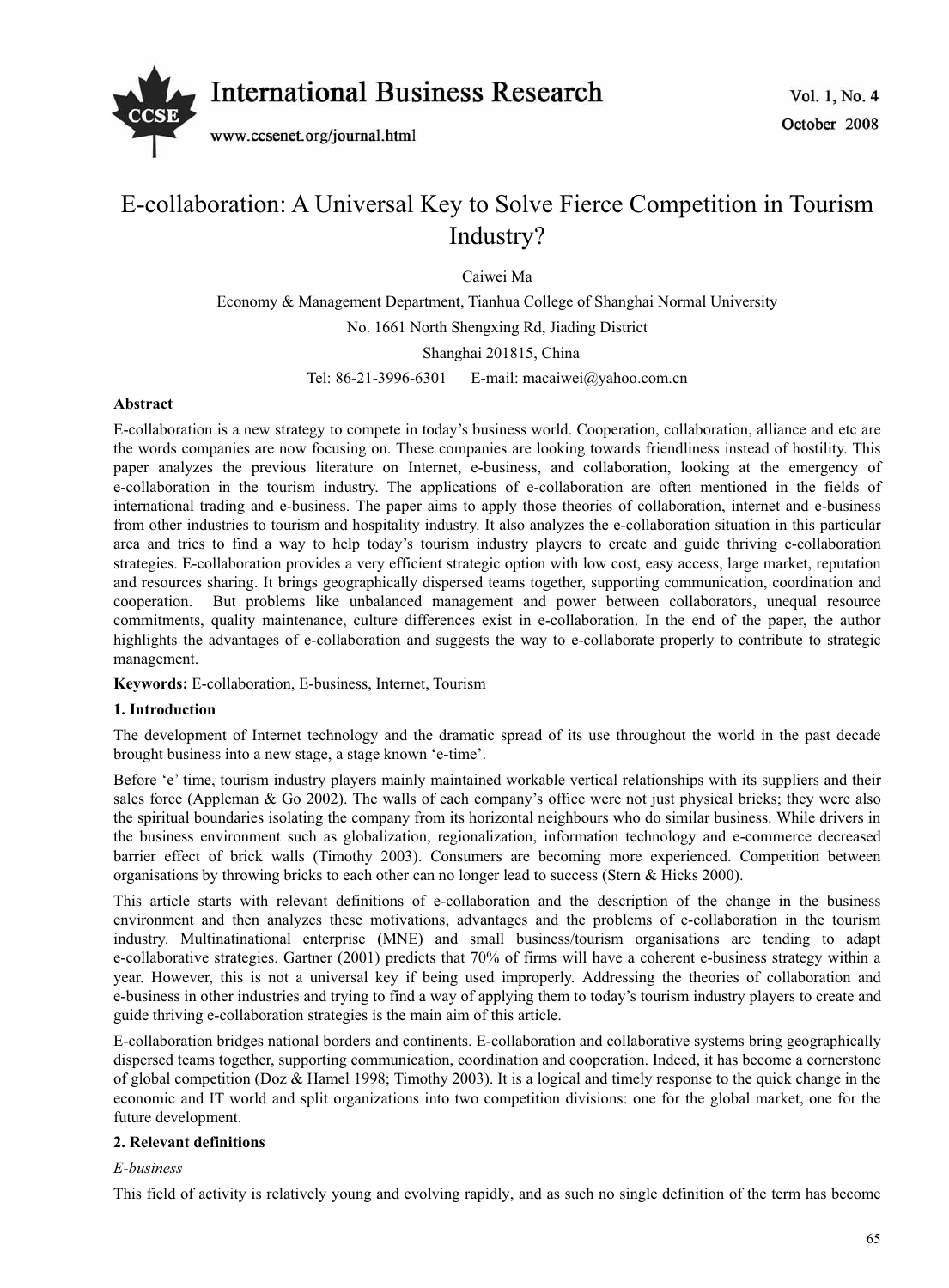accepted as the universal norm (Clegg *et al* 2001). E-business was initially limited to the financial transactions online. It was coined with a meaning of conducting business on the Internet by IBM back in 1997 as part of an advertising campaign. For the purposes of this essay, both business-to-business (B2B) and business-to-consumer (B2C) transactions and relationships are considered. Thus, e-business here is defined as the transaction of commercial activities on global open networks between an ever-increasing number of corporate and individual participants (Richmond *et al*. 1998).

#### *Collaboration*

According to Cambridge Advanced Learner's Dictionary (2003), collaboration means working jointly with others or together for some purpose or achieve the same thing. Words like strategic alliance, collaborative partnership, collaborative form, collaboration, partnership, and coalition are interchangeable utilized ( Fyall & Spyriadis 2003).

E-collaboration is an extension from the old collaboration type in e-age. It is Internet-based cooperation/collaboration with exchange of information, materials, or cash among entities (Brown & Sappenfield 2003).

## **3. The changing of the business environment**

Information is the "lifeblood" of tourism. Since the tourism products can not be pre-tested, the access to accurate, timely and relevant information is therefore essential to consumers. Before the spread of Internet, telephone, fax, letter and face-to-face meeting were the main communication channels between suppliers and buyers. The generation, gathering, processing, application and communication of information was time consuming (O'Connor *et al* 2002). Consumers almost completely relied on representation and description to make an appropriate choice (Go and Pine 1995). Intermediaries played a very important role between disciplines and end-customers. Collaborations between horizontal tourism players were very rare.

While technology can act as a 'creator, enhancer, focal point and/or destroyer of the tourism experience' as O'Connor (2002 p332) indicated, the development of IT brought the business world a revolution of electronic. Business-related "dot-com" Web sites emerged all over the virtual world. A matching between buyer and seller was set up. Andy Grove, the chairman of Intel, predicted in 1999 that, within five years, all companies will be Internet companies or they will not exist.

As web-based technologies expanded, core back-office processes, including order management, procurement, logistics, financial management, and supply chain planning was incorporated (Gould 2004). The barriers and distance competitors were reduced. Information flows among the client, intermediaries and each of the suppliers involved in serving the client's needs. New relationships with customers, new relationships between competitors and suppliers and buyers, new business process, new information and communications technologies came into being and empowered employees are required (E-business Management Consultants 2003; Timothy 2003).

# **4. Motivations for Collaboration**

Globalisation and regionalisation are emerging worldwide. This macro environment stimulates the development of IT; and the development of IT enhances the integration inversely. Hastings (1993) states that the need for 'quality, as well as the high costs and complexity of servicing global markets' is forcing organisations into collaborating with their clients, their suppliers and with their competitors in many new ways.

The power of IT allows information to be managed more effectively, and transported worldwide almost instantly (Frew and Pringle 1995). The physical boundaries between brick walls or territories can't block the information flow. Smaller countries, organisations, in particular, can benefit by gaining access to a much larger market than that in their own territories; large economic regions become available to them for sale of their goods and services (Timothy 2003).

From horizontal view, market is limited, the more ratio one company occupies, the less other companies occupies. But competitors in well-matched strength always exist. It's time for antagonists to begin to use the bricks to build something useful instead of throwing bricks at one another (Stern & Hicks 2000). Collaboration offers a way to pursue business development, revenue increase, cost reductions in promotions and marketing and enhance market image and reputation (Fyall & Spyriadis 2003). A partnership of collaboration is a tailored business relationship based on mutual trust, openness, shared risk and shared rewards that yields a competitive advantage, resulting in business performance greater than would be achieved by the firms individually (Lambert *et al* 1996; Cooper 1993; Oliver 1990).

In an executive report, META pointed that by 2001/02, high-performing enterprises will recognize the value of business collaboration to achieve flexibility, speed, and agility. By 2004, more than 30% of G2000 companies will have developed a collaborative competency and will use collaborative tools to extract superior value from their collaborative efforts (Passori 2000).

#### **5. Types of collaboration**

There are three types of collaboration: vertical relationships, horizontal relationships and diagonal relationships. (Fyall & Spyriadis 2003) This is a classifying according to the different structure of collaboration and could suit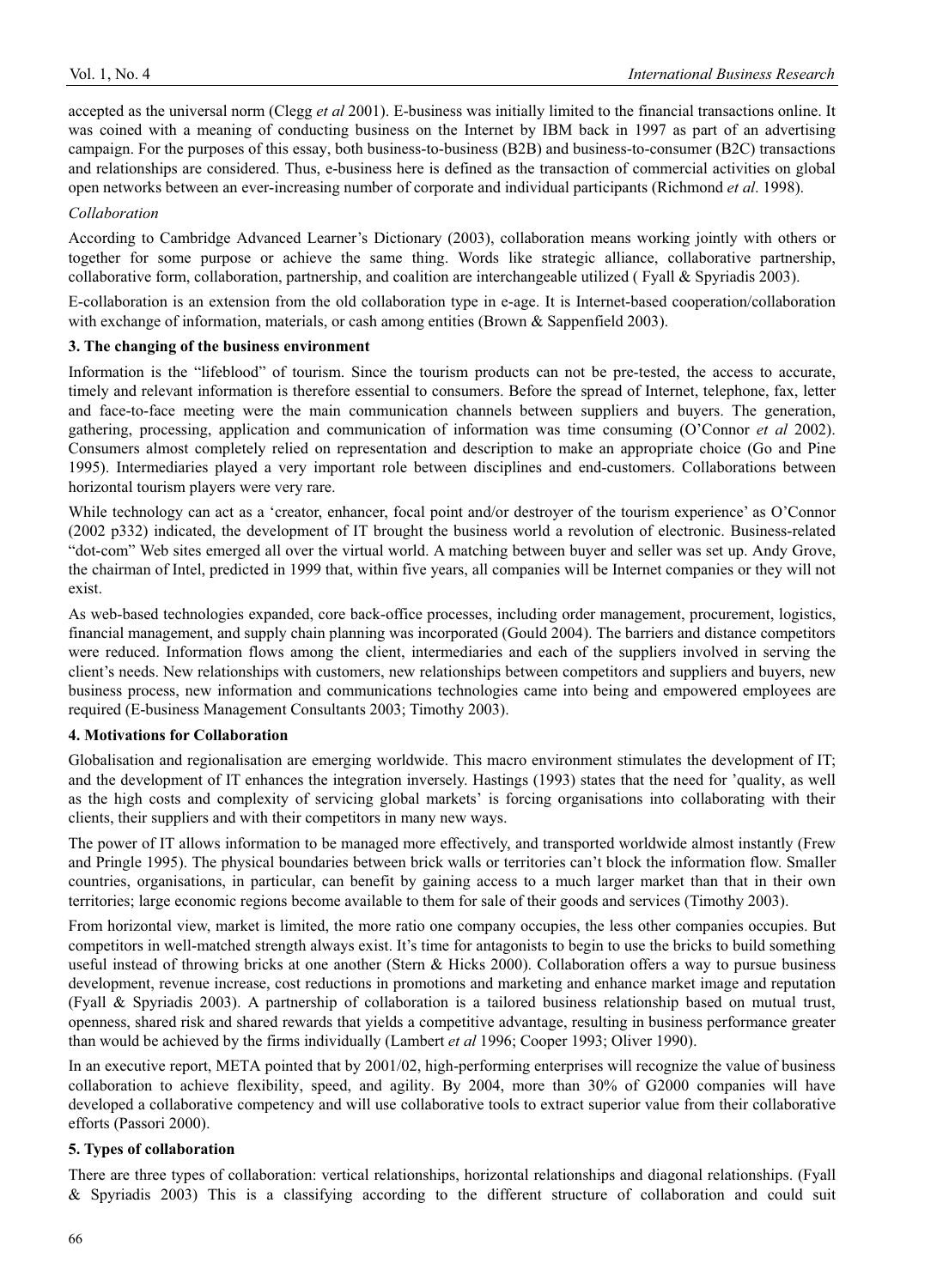# *5.1 Vertical relationship*

Vertical relationship is the collaboration between suppliers and buyers e.g. travel operator and travel agency, travel agency and hotel. There is growing emphasis in modern supply chain literature on the importance of forming collaborative strategic partnerships with select trading partners (Kolluru & Meredith 2001). The official site of Scotland's tourism board is one example. The links to travel agencies which sales its products can be found in this website. It offers you the service of journey booking while not owning a travel agency itself.

# *5.2 Horizontal relationship*

Horizontal relationship is the collaboration between competing companies selling similar products or services, e.g. hotel and hotel (Bernal *et al* 2002). In tourism industry, horizontal collaboration happens more often than other two types with the spread of IT. This collaboration can be either inter-organisational which refers to licensing, franchising, sub-contracting and etc under one brand or alliance between different brands. Whichever horizontal collaboration the tourism industry players join, they are separated organisations by law (Fyall & Spyriadis 2003; Stern & Hicks 2000; Timothy 2003). Orbitz.com, for instance, was initially started by five airlines - American, Continental, Delta, Northwest and United to serve customers better and only sell flight tickets of these five owners. To gain more "click", it encourages other airlines to sell their tickets through its website. At the same time, other airlines are seeking for multi-distribution channels to explore market. Now Orbitz's inventory has hundreds of choices of airlines for customers. Marriott International has just signed a deal with Hotels.com. As part of the agreement, Marriott will have a direct link to the websites from its own central reservation systems. It will make its inventory of hotel rooms available to the sites. (Hotel Report 2003)

# *5.3 Diagonal relationship*

Diagonal relationship is the relation where companies in different industries and sectors are working jointly. It's a dynamic structure and is growing follow closely to the other two types of e-collaboration (Brenner 2004). Grandheritage.com can illustrate this type of collaboration. Grandheritage.com is an online hotel booking website, but it has collaboration with Currency Converter, BBC Weather, Multi Map, British Tourist Authority (a site for events & general information), British Airports Authority, London Transport, UK Genealogy (a site for tracing UK ancestry), Festivals.com(festivals and events in Europe), BITOA(The British Incoming Tour Operators Association), www.wellwellwell.co.uk(suppliers of water to hotels), and www.holidayautos.co.uk (low cost car hire). The collaboration is not just limited to the vertical supplier and buyer's relationship and horizontal relationship with competitors, but extends to other industries.

# **6. The Influence of e-collaboration**

# *6.1 Advantages*

# 6.1.1 Wider market and better competitive position.

Collaborative partners share common reservation system and customer databases. In this way tourism destinations, hotels, travel agencies and etc. can access to worldwide markets despite of the territory boundaries (Fyall & Spyriadis 2003). The collaborated members can market as a whole sometimes (Teye 2000). Hospitality industry is witnessing the growth of technology-based collaboration best. An example of this is the Hilton International (UK based unit of Ladbroke Plc.) and Hilton Hotel Corporation (US based) alliance. These companies have entered into a relationship that involves sharing customer databases throughout the world. According to Hilton, the objective of this collaboration is to grow the brand to be able to compete on a global basis. Hotels.com is another good example for global market. It is one of the fastest growing hotel booking sites on the Internet. It offers savings of up to 70% off regular hotel rates in some of the world's most popular and expensive cities. What's more, the collaboration of the hotels guarantees traveler a room when cities are sold out. As Bruce Wolff, Marriott's senior vice president of sales and e-commerce strategy, said on Marriott's collaboration with expedia and hotel.com:' We want to ensure the travelers have access to Marriott properties no matter how they prefer to plan and book travel.'

This advantage is especially helpful to small and medium size tourism industry players. Collaboration through Internet enables them to source components and raw materials so as to widen their market and reputation (Gani 2001). E-collaboration offers the opportunity for companies to increase the numbers of potential suppliers, and for smaller companies to reach a larger trans-national client base (Leadbetter 1999)

'Through a close collaboration between hotels, restaurants, tourism and commerce, we can cater for anyone who wants to arrange their meeting or conference in Kristianstad or the surrounding area,' says Gunnel Ahlbeck of Turism Kristianstad (2003). When cross-border collaboration and cooperation in tourism promotion are formed, the global competitive advantage is likely to increase (Timothy 2003).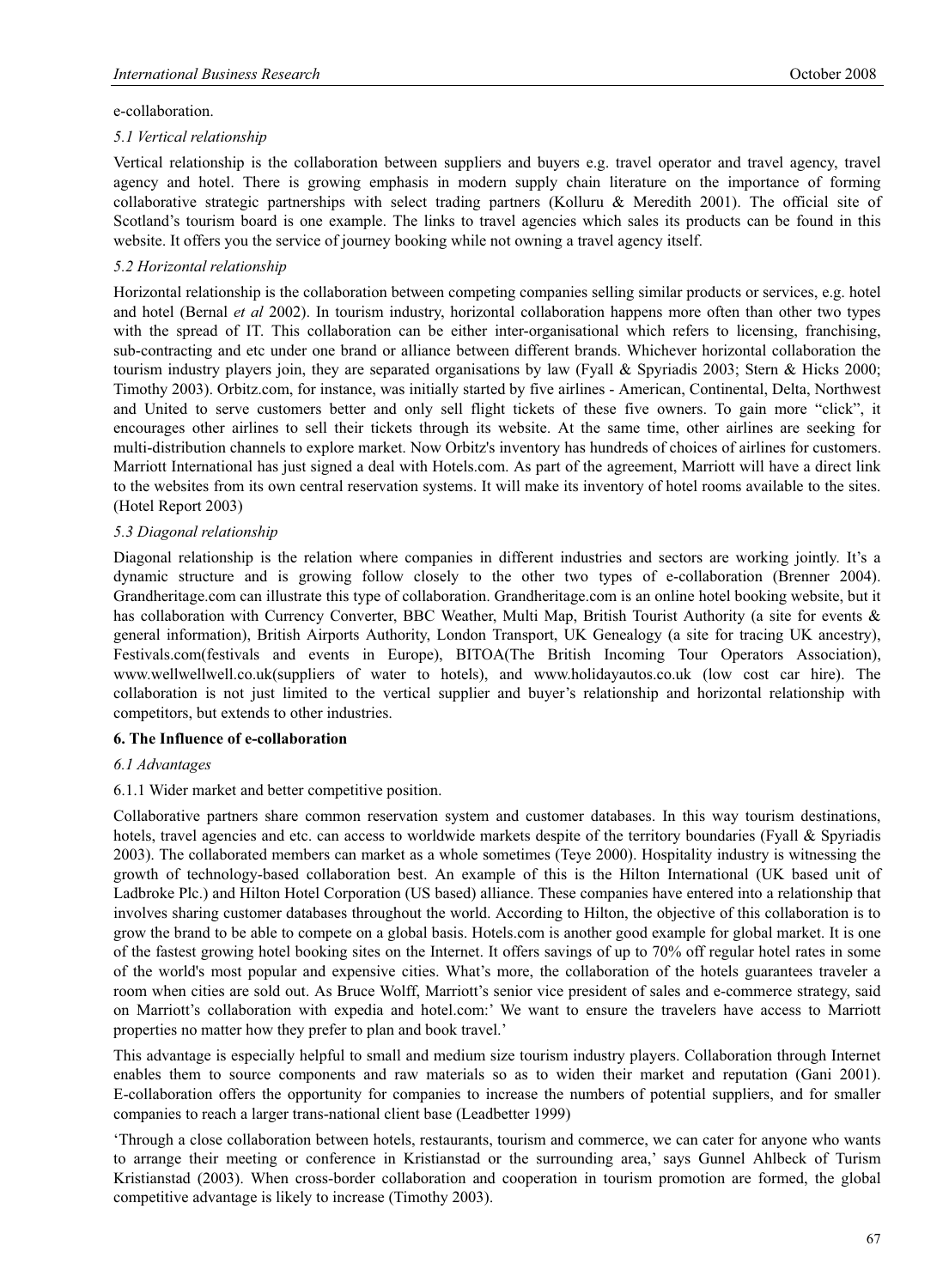# 6.1.2 Value creation.

Collaboration between competing firms may create favourable conditions for "inter-partner" learning (Dussage *et al.* 1999), allowing one firm to acquire capabilities that they lack from a partner, particularly when partners from different geographic region. Each partner will bring its product markets, technology, and experience to the collaborated group. A high-speed search and accurate results can be offered to customers with the sharing resources contributed by collaborators (O'Connor *et al* 2002). This caters for the increasing business-to-business or business-to-consumer demands for products and services with a wider resource of combination of each partner's limited resource.

What's more, value creation and its role in business network relationships is becoming an area of increasing interest (Blankenburg-Holm *et al.* 1998 in Bernal 2002) and enables firms to focus on combining internal and external resources in innovative ways.

# 6.1.3 Inventories reduction.

The closer, long-term, collaborative buyer-supplier relationships, i.e. partnerships, are enabled through seamless integration and transfer of information up and down the chain (Kolluru & Meredith 2001). Strategic SCM can lower inventory risks and costs, improve customer service and satisfaction, increase customer retention and more effective marketing. (Horvath 2000) As distributors enter the same web, data on sales and inventories are received; forecasts are much easier to be made. With the forecasting and planning ability's improvement, collaborators will get benefit to know what to do next clearly. For example, Depkon's Hilton properties use a software application called Birch Street that manages the procurement and inventory at the property level. It allows the properties real-time access to suppliers' inventory. The sound e-collaboration makes the hotel managers focus on the day-to-day issues more and saves the hotel 8 percent to 15 percent (Higley 2004).

# 6.1.4 Better communication.

E-collaboration enhances inter-organizational relationships (O'Connor and Galvin 1998; Guide to the Use of Information Technology in the Supply Chain 1999; Song 1999). Though reduction in face-to-face contact and an increase in the opportunities for dispersed or paperless offices and people-less factories that have proved to be largely unfounded (Clegg et al 2001), e-collaboration does allow managers/staff to share information dynamically and far more quickly than previously. It enhances the gain from face to face meetings and other types of communication.

# 6.1.5 Fewer cultural conflicts.

As more collaborations are made, defining company culture is critical, especially when companies come from different countries. The social cultural environment will impact the company. While e-collaboration is based online, whether to customers or managers, it is more virtual than physical. Communicating while not working and meeting face to face day to day. Emotion and behavior interference will be less (Stern & Hicks 2000).

# *6.2 Key Problems*

Collaboration offers a way out of the fierce competition but it is not a universal key. Without good understanding and preparation, e-collaboration can also damage business. Not all collaboration or alliances or cooperation are successful. America's Tribune newspaper (2003) has reported a trend of hotel operators breaking away from their franchises and going it alone without big brand backing. The following are several key problems exist in e-collaborative relationship.

# 6.2.1 Unequal resource commitments

Perhaps the most critical thing in collaboration is the degree to which the partners' contributions are committed and complementary (Stern & Hicks2000). Timothy (2000) pointed that the commitment on the part of individual nations to giving up absolute control in some areas is lack, because national interests nearly always outweigh cross-national interests when he talked out the collaboration between countries. It is a common problem throughout the world where collaboration is being undertaken no matter it is a horizontal collaboration, vertical collaboration or diagonal one.

# 6.2.2 Unbalanced management and power

Unbalanced management and power results from unequal commitment. But no party wants to be at a disadvantage in cooperation. The unbalanced situation sometimes leads to inefficient if dealt wrong.

# 6.2.3 Different maintenance of quality standards between partners

Every tourism industry player has different internal needs for different technological and organizational systems and external needs for connectivity and share-ability of messages, data, applications and processes (Stern & Hicks 2000). But once collaborated, the reputation and services of each collaborator are bounded together. One comparatively worse website or service will lead to the poor impression of the whole group to customer. And also because of the collaboration of huge database, the difficulty of maintenance is increasing (Bernel *et al* 2002).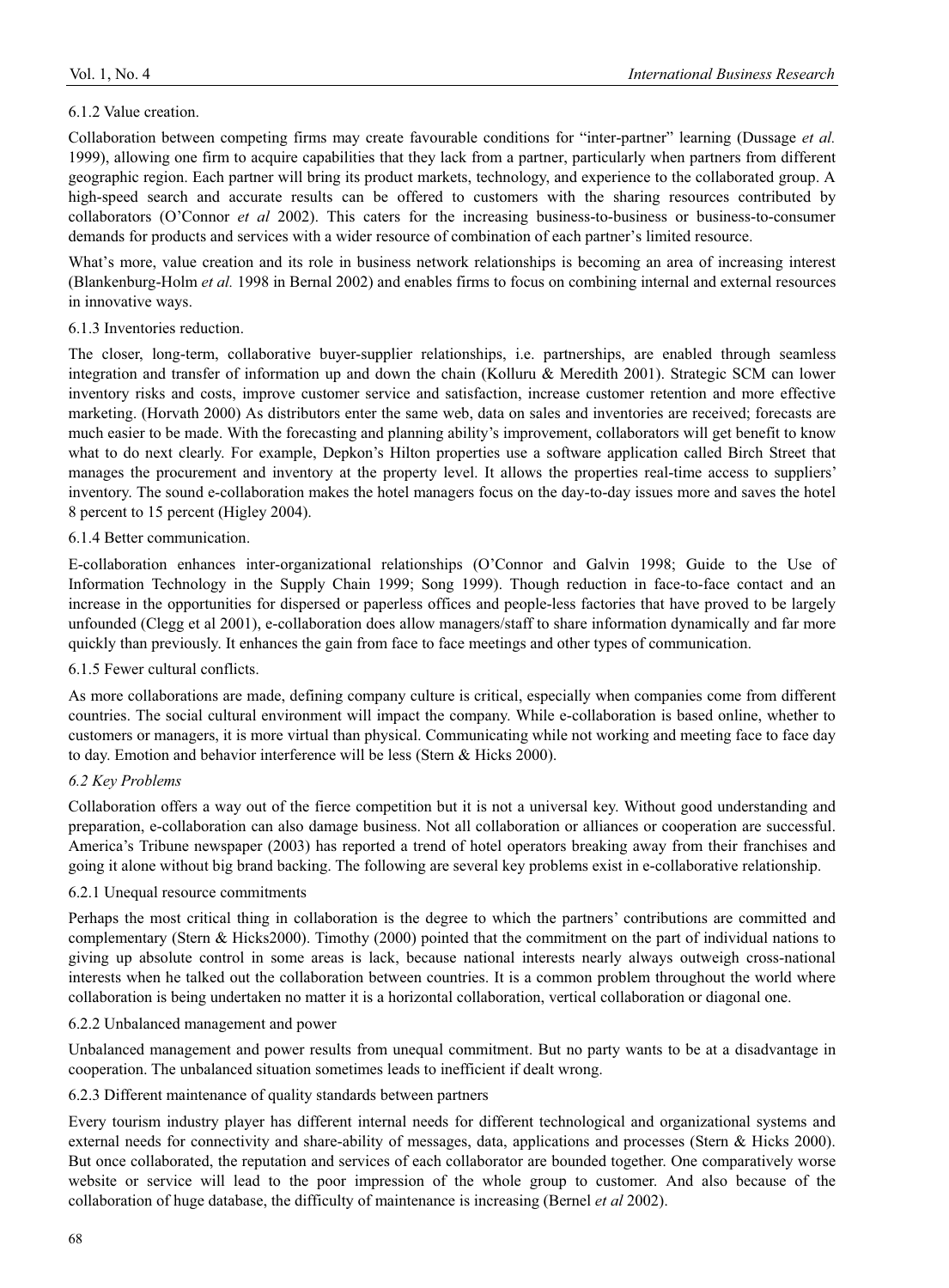## 6.2.4 Losing the opportunity for a creative solution

Problems are sometimes unavoidable no matter what product and what life stage. When an enterprise meets conflicts or problems entering a market, it might find its own way to solve itself. E-collaboration may need certain managers to negotiate with those who have been in the market and link their websites and database to bridge the markets.

#### **7. Suggestions and conclusions**

E-collaboration is a very vital strategy for tourism industry players in today's business world. Vertical and horizontal e-collaboration is more often to see in tourism industry than diagonal collaboration. But this type of e-collaboration will be a trend when vertical and horizontal collaboration have developed well. Cooperation between different industries will enhance each other and help each industry's development.

Smartly using this strategy can avoid the fierce competition between hotels, travel agencies and travel operators. As discussed above, e-collaboration can help to widen market, enhance competitive position, add value, reduce cost, bridge communication and lessen cultural conflicts. It is a great strategy more SME to compete with stronger competitors. But Zaid Ismail (2003), senior director of the National Chamber of Commerce and Industry of Malaysia (NCCIM), said though many small and medium size companies have their own websites, not all of them are aware of the benefits of e-business and fully utilize this tool.

Either to small business/tourism organisations or multinational enterprise, to take successful e-collaboration strategy to compete in the global market, the following suggestions should be considered:

- Choose your partner carefully. Every enterprise should know clearly its own strengths and weaknesses before collaborating, and then smartly look for partners that can fit its wants.

Necessary information technology. The information that an organization communicates with its supply chain partners is among the most critical of its assets. Powerful, integrated collaborative technology is the backbone of an e-collaboration (Vlachopoulou and Manthou 2003). Protection must be provided against external threats and from internal abuse (Kolluru & Meredith 2001). The data that is shared between the partners and customers engaged in these different types of relationships varies widely in its criticality, thus requiring different levels of security.

- Managing the balance of power and dependence. Normally a partner who brings differentiating contributions of a more sustainable nature --- such as a leading brand--- will enjoy a more sustained influence. And the smaller partner is comparably more dependent. The dependence comes from commitments. As the commitments are irreversible, more specific commitments should be done so that every partner is very clear about its role and contribution, for example, the service standard, price, credit policy, service level performance, response time, image and etc. The trust between partners should be well set up as the basis of enduring collaborative relationships (Donington 1995, Richmond *et al*. 1998).

- Monitoring the quality. Quality is the life core in any industry. Service, price, credit policy, response time, and legal issue warranties and so on detailed things should also be considered carefully. Online service and face-to-face service should be both monitored. Keeping a sustainable good quality can enhance customer's loyalty and then raise the company's reputation.

- Hiring intelligent and empowered employees. Managing e-collaboration will be more difficult than traditional management activities, as the systems become potentially more complex, more tightly coupled, and increasingly involve complex interrelations between people, organizations and technology (Timothy 2003). Companies need more than just good technology to make the most of the Internet (Cairncross 2000).

Evaluation can also not be forgotten while using e-collaboration strategy. Individually, jointly and publicly evaluation all are important to keep the process on its way to success.

This paper addresses the relevant theories on e-business and internet to the specific tourism industry. But as time and resources are limited, no particular case study is offered to support the researcher's ideas. E-trading is the industry witnesses the technology information development first and reacts first. The theories and practice in this industry can be studied more to contribute to tourism. A further research of comparing and analyzing the similarities and differences between these two industries, especially the e-market place and online travel agencies can be carried out. What's more, the research of the trend of diagonal e-collaboration in tourism industry is also worth researching.

#### **References**

Allisat, B. (2004). *At a drop of hat (the definition of internet)*.(online)Available: http://www.gtld-mou.org/gtld-discuss/mail-archive/05134.html (Feb,2004).

Appleman,J. & Go,F. (2002).Transforming Relationships Between Airlines and Travel Agencies: Challenges for Distribution and the Regulatory Framework. *Tourism Distribution Channels: Practices, Issues and Transformations.* London: Continuum.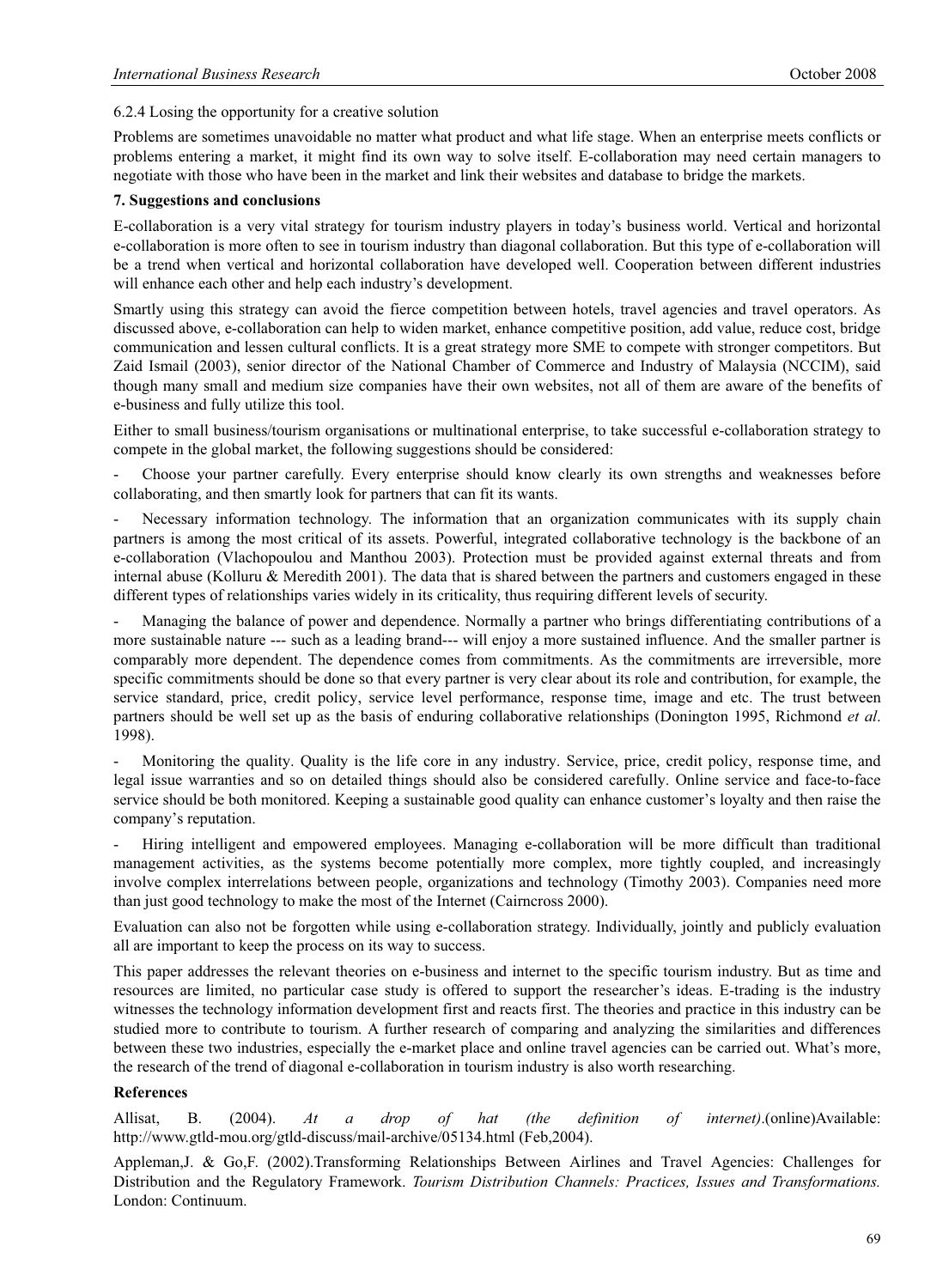Bafoutsou,G. & Mentzas,G. (2002).Review and functional classification of collaborative systems. *International Journal of Information Management.* 22;4, pp. 281-305.

Bernal,S.,Burr, C. &Johnsen, R. (2002).Competitor networks: international competitiveness through collaboration: The case of small freight forwarders in the High-Tech Forwarder Network. *International Journal of Entrepreneurial Behaviour and Research.* 8;5, pp. 239-253.

Brenner, B. (2004). Diagonal Collaborations: Dazzling or Dangerous? *Chaco Canyon Consulting*.(online)Available:http://www.chacocanyon.com/pointlookout/010516.shtml (April,2004).

Brown, M. & Sappenfield, D. (2003). *Collaborative.* (online)Available:Http://www.intelligentententerprise.com (Feb,2004).

Buhalis, D. & Laws, E. (2002). *Tourism Distribution Channels: Practices, Issues and Transformations.* London: Continuum.

Chathoth, P. & Olsen, M. (2003). Strategic Alliances: A Hospitality Industry Perspective. *Hospitality Management*. 22; 4, pp.419- 434.

Clegg, C. W. , Icasati-Johanson, B. & Bennett,S. (2001). E-business: boom or gloom?*Behaviour and Information Technology*. 20;4, pp. 293-298.

Donington,J. (1995). Electronic Data Interchange in the Automotive Industry: Managing Information Flows for Greater Profitability. *Financial Times Management Reports*. London: Pearson Professional Ltd.

Doz,Y. & Hamel,G. (1998). *Alliance advantage: the art of creating value through partnering*. Boston: Harvard Business School Press.

Dussage,P., Garrete,B., & Mitchel,W. (1999). Learning from competing partners: outcomes and durations of scale and link alliances in Europe, North America and Asia. *Strategic Management Journal*.24;3, pp.231-242.

*E-business Management Consultants*. (online) Available: Http://www.quickredfox.co.uk/ebusiness-explained.htm (Feb, 2007).

Frew, A. & Pringle, S. (1995). *Multi-media Marketing Across ATM Broadband Networks – A Hospitality and tourism Perspective: Part One.* The Hospitality Information Technology Association Worldwide Conference.

Fyall, A. & Spyriadis, A. (2003). Collaborating for Growth: the International Hotel Industry. *Journal of Hospitality and Tourism Management*. 10;2, pp. 108-123.

Gani,H. (2001). Enhancing Product Quality. *New Straits Times*. Malaysia. 26July 2001.

Go,F. & Pine, R. (1995). *Gobalisation Strategy in the Hotel Industry.* New Yourk: Routledge.

Gould, L. (2004). *What's in an Online Marketplace?* (online) Available:Http://www.autofieldguide.com (Feb,2004).

*Guide to the Use of Information Technology in the Supply Chain: Making Technology Pay.* (1999). London: Price Waterhouse Coopers.

Horvath, L. (2001). Collaboration: the key to value creation in supply chain management.

*Supply Chain Management: An International Journal*. 6; 5, pp. 205-207.

Higley, J. (2004). Supply-chain Policies Help Hoteliers Save Time, Mondy. *Hotel & Motel Management.* 219; 3, pp. 26-27.

*IBM and E-collaboration*. IBM.com. (online)Available:http://www-5.ibm.com/e-business/pl/e-collaboration/intro/ (Feb,2007).

Independence Day for Franchise Operators. (2003). *Hotel Report.* 6;12,pp.1.

Jaquith, A. (2002). *Securiting E-collaboration*. (online)Available: Http://www.stake.com/research/reports/acrobat/atstake\_securing\_ecollabor...(Feb,2004).

Knudsen, D. & Sweden, L. (2003). Aligning corporate strategy, procurement strategy and e-procurement tools. *International Journal of Physical Distribution& Logistics Management.* 33;8, pp.720-734.

Kolluru, R. & Meredith, P. H. (2001).Security and trust management in supply chains. *Information Management & Computer Security.* 9;5, pp. 233-236.

Le, T. (2002). Pathways to Leadership for Business-to-Business Electronic Marketplaces. *Electronic Markets.* 12;2, pp.112.

Leadbetter, C. (1999). *Living on Thin Air.* London: Penguin.

Marriott Joins third Party sites for Online Management. (2003). *Hotel Report.* 6;12, pp. 6.